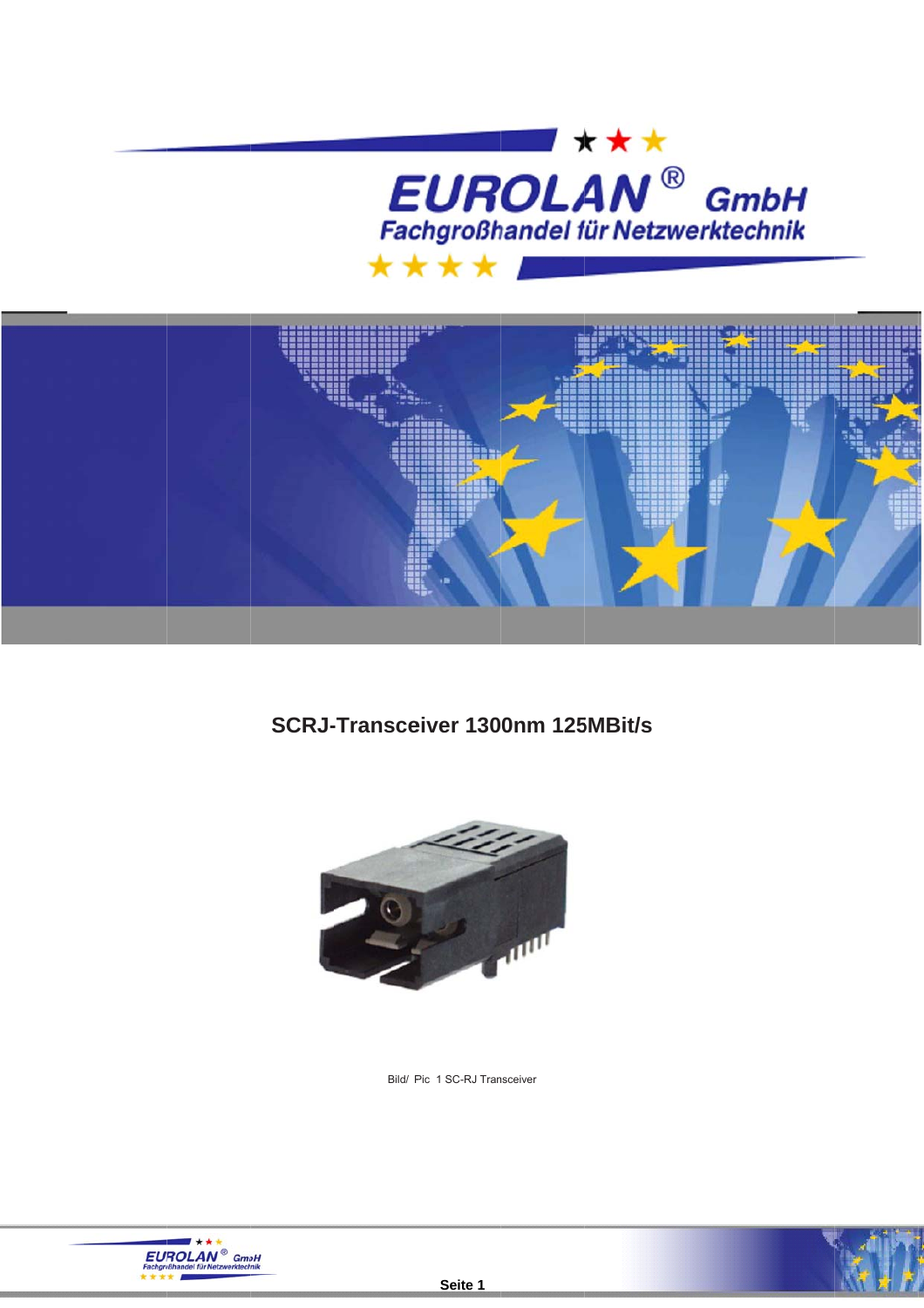| 1 Allgemeine Beschreibung                                                                                                                                                                                                                                                                                                                                            | 1 General                                                                                                                                                                                                                                                                                              |  |
|----------------------------------------------------------------------------------------------------------------------------------------------------------------------------------------------------------------------------------------------------------------------------------------------------------------------------------------------------------------------|--------------------------------------------------------------------------------------------------------------------------------------------------------------------------------------------------------------------------------------------------------------------------------------------------------|--|
| Der SCRJ Transceiver ist speziell geeignet für<br>Anwendungen mit 50/125µm bzw. 62,5/125µm<br>Bestückt mit einer schnellen Sender- und Empfän-<br>gerschaltung mit 850nm optischer Wellenlänge bei<br>einer hohen optischen Ausgangsleistung, ist der<br>Transceiver eine gute Alternative in Datenübertra-<br>gungssystemen mit Polymerfasern.                      | The SCRJ $6 \times 2$ Transceiver is designed to suit<br>applications with low cost plastic optical fiber.<br>A fast 650nm LED with high optical power output and a<br>high bandwidth optical receiver makes this transceiver<br>a good choice for fiber optic systems using 50/125µm<br>or 62,5/125µm |  |
|                                                                                                                                                                                                                                                                                                                                                                      |                                                                                                                                                                                                                                                                                                        |  |
| 2 Anwendungen                                                                                                                                                                                                                                                                                                                                                        | 2 Applications                                                                                                                                                                                                                                                                                         |  |
| Aufgrund der hohen Datenübertragungsrate von 125<br>MBit/s, den guten optischen Eigenschaften und der<br>einfachen Anschlußtechnik des Lichtwellenleiters,<br>findet<br>Transceiver<br>Vielzahl<br>der<br>eine<br>von<br>Anwendungsmöglichkeiten:<br>optische Netzwerke<br>Fast-Fthernet<br>Industrieelektronik<br>Leistungselektronik<br><b>Consumer Elektronik</b> | Due to the max. data rate of 125MBit/s, the good<br>optical properties and the easy optical fiber ter-<br>mination, the transceiver may be used in many<br>applications:<br>Optical networks<br>Fast-Ethernet<br>Industrial electronics<br>Power electronics<br>Consumer electronics                   |  |
| 3 Maßzeichnungen/Drawings                                                                                                                                                                                                                                                                                                                                            |                                                                                                                                                                                                                                                                                                        |  |



Bild/Pic 2 Zeichnung SCRJ-Transceiver

| 4 Eigenschaften                                                                                                                                                                                                                                                                                                                                                                     | 4 Features                                                                                                                                                                                                                                                                                                   |  |
|-------------------------------------------------------------------------------------------------------------------------------------------------------------------------------------------------------------------------------------------------------------------------------------------------------------------------------------------------------------------------------------|--------------------------------------------------------------------------------------------------------------------------------------------------------------------------------------------------------------------------------------------------------------------------------------------------------------|--|
| 1300nm Wellenlänge<br>-19dBm Ausgangsleistung (50/125µm<br>GI)<br>-30dBm Empfängerempfindlichkeit<br>125MBit/s<br>+3.3V Spannungsversorgung<br>PECL Ein-/Ausgänge<br>Signal Detect (SD) Ausgang<br>I <sup>2</sup> C Managment Interface<br>geeignet für 50/125µm und 62,5/125µm<br>GI-Faser<br>Kunststoffgehäuse<br>geeignet für automatische Bestückung<br>reflow-/ wellenlötfähig | 1300nm Wavelength<br>-19dBm optical power output (1mm POF)<br>-30dBm receiver sensitivity<br>125MBit/s<br>+3,3V power supply<br>PECL in-/outputs<br>Signal Detect (SD) output<br>suitable for 50/125µm and 62,5/125µm<br><b>GI Faser Plastic case</b><br>pick and place support<br>wave soldering compatible |  |



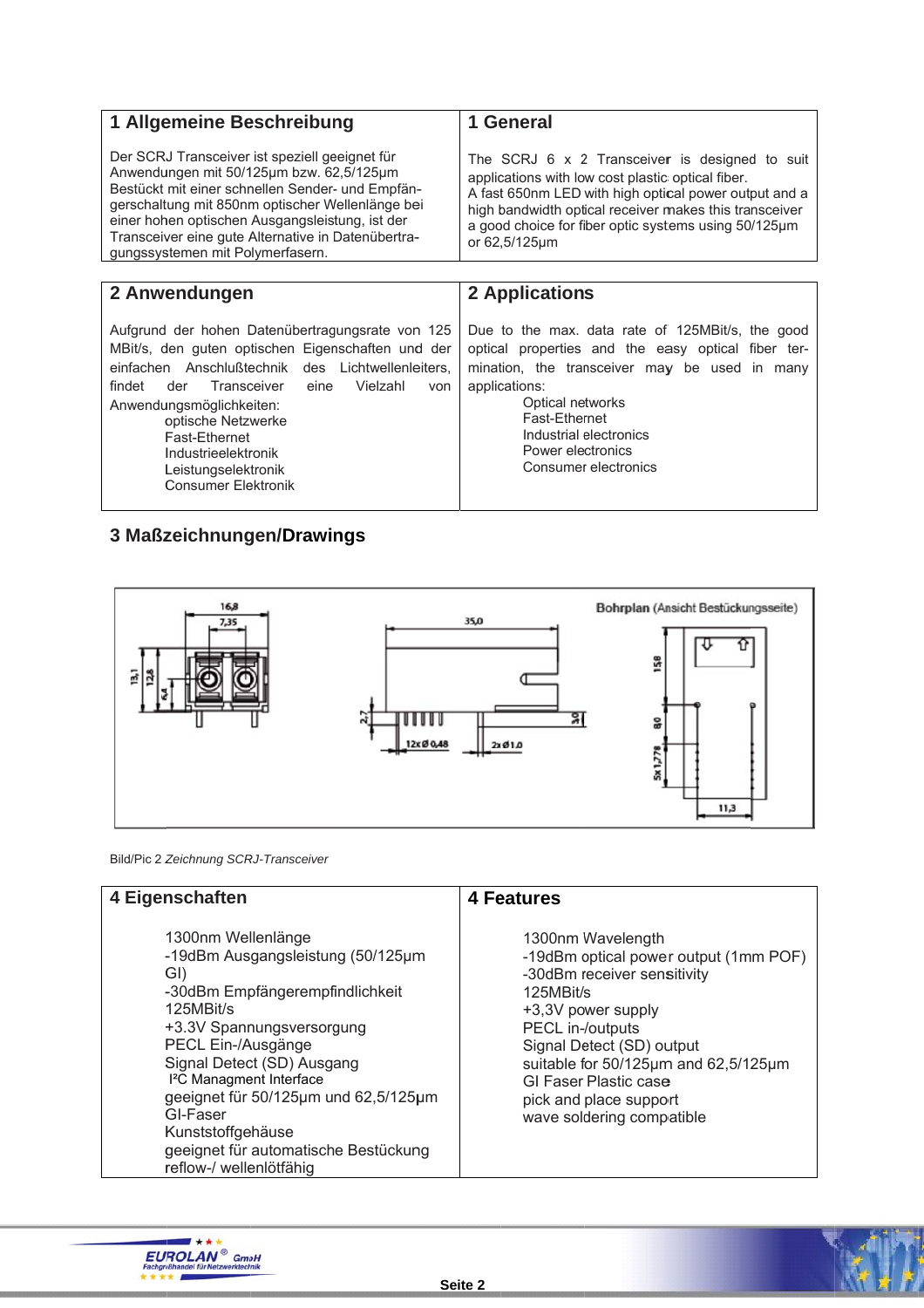#### **5 Grenzwerte**

**Belastungen die über die als `Grenzwerte` angegebenen hinausgehen können das Modem dauerhaft beschädigen. Die Grenzwerte stellen Belastungsgrenzen des Modems dar. Der dauerhafte Betrieb des Modems mit diesen Werten wird nicht Empfohlen, da die Zuverlässigkeit des Gerätes darunter leiden kann.**

#### 5 Maximum ratings

**Stresses beyond those listed under ´Maximum Ratings´ may cause permanent damage to the device. Listed values are stress limits only and functional operation of the device at these conditions is not recommended. Exposure to maximum rating conditions for extended periods may affect the device reliability.**

| <b>Parameter</b>          | <b>Wert</b>      | <b>Einheit</b> |
|---------------------------|------------------|----------------|
| Betriebstemperatur        | $-40$ bis $+80$  | °C             |
| Lagertemperatur           | $-40$ bis $+100$ | $^{\circ}C$    |
| Löttemperatur             | 260              | $^{\circ}C$    |
| 2mm vom Gehäuse t ≤ 5s    |                  |                |
| Versorgungsspannung       |                  |                |
| Eingangsspannung          | $-0.5$ bisVCC    |                |
| Differenzeingangsspannung |                  |                |
| Ausgangsstrom             | 50               | mA             |

#### **6 Technische Daten**

| <b>Parameter</b>                                                                  | <b>Wert /Value</b> | <b>Einheit / Unit</b> |
|-----------------------------------------------------------------------------------|--------------------|-----------------------|
| Stromaufnahme Sender<br>Transmitter current consumption                           | 90                 | mA                    |
| Stromaufnahme Empfänger<br>Receiver current consumption                           | 70                 | mA                    |
| tr, tf optisches Signal<br>tr, tf optical output                                  | 2,5                | ns                    |
| Ausgangsleistung POUT<br>in 1mm Faser<br>Fiber coupled power POUT<br>into 1mm POF | 12                 | mW                    |
| Wellenlänge λ<br>Wavelength λ                                                     | 1300               | nm                    |
| Spektrale Bandbreite Δλ<br>Spectral badwidth Δλ                                   | 30                 | nm                    |
| Eingangsempfindlichkeit PIN min<br>Receiver sensitivity PIN min                   | 1                  | μW                    |
| tr, tf Datenausgang<br>tr, tf data output                                         | 2.2                | ns                    |
| Signal-Detect Hysterese<br>Signal-detect hysteresis                               | 2,5                | dB                    |
| Signal Jitter max.<br>Signal jitter max.                                          | 4.2                | ns p-p                |



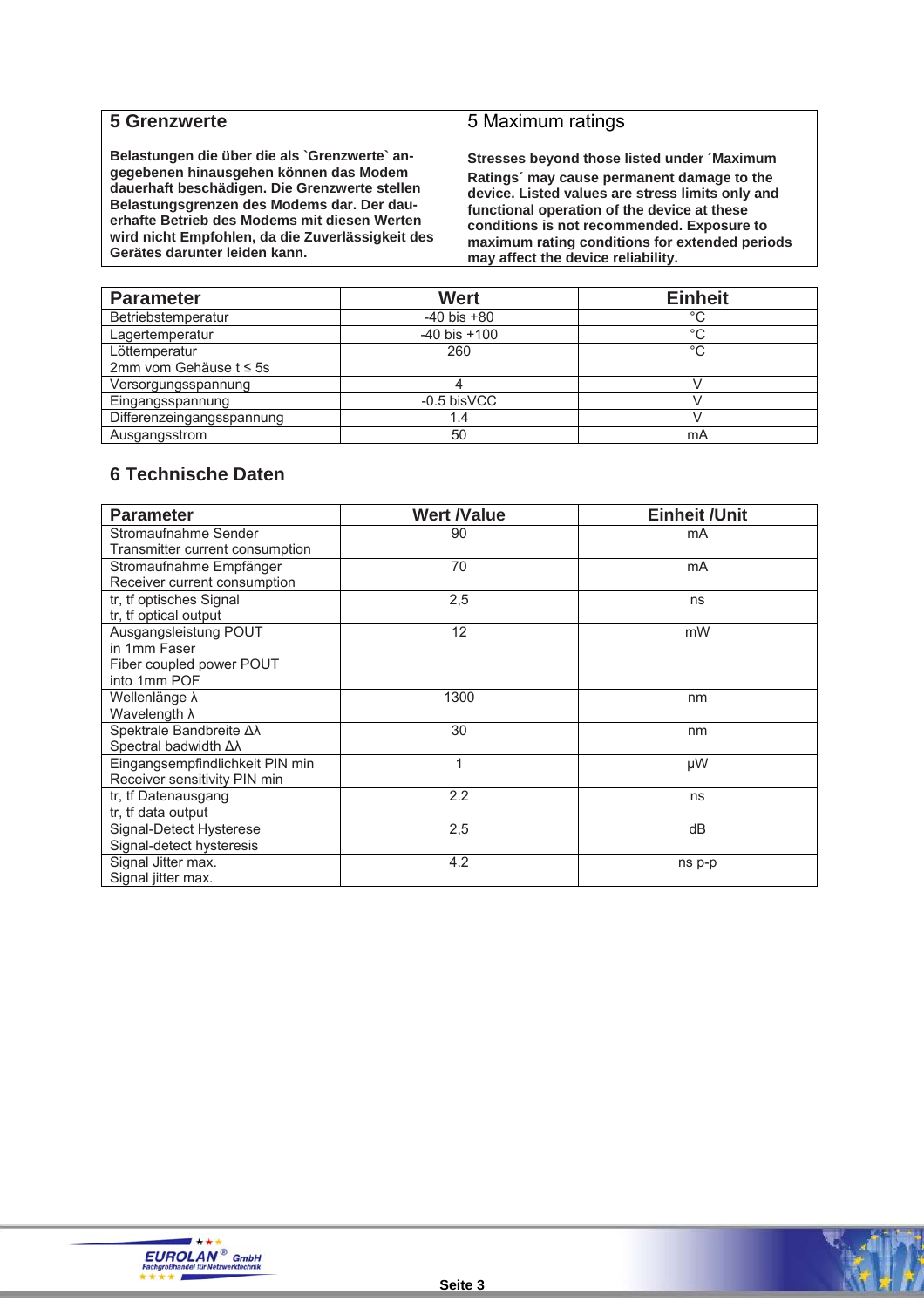# 7 Pinbelegung/Pin assignment

| <b>PIN</b> | <b>Name</b>  | <b>Funktion</b>           |
|------------|--------------|---------------------------|
| 1          | RD+          | receive data out+         |
| 2          | RD-          | receive data out-         |
| 3          | SD           | signal detect             |
| 4          | <b>RxVcc</b> | +3,3 V receiver           |
| 5          | <b>RxGnd</b> | Gnd receiver              |
| 6          | <b>SDA</b>   | I2C serial data IO        |
| 7          | <b>Sclk</b>  | I2C serial clock input    |
| 8          | TD-          | transmit data in-         |
| 9          | TD+          | transmit data in+         |
| 10         | <b>TxDis</b> | disable transmitter input |
| 11         | <b>TxGnd</b> | transmitter Gnd           |
| 12         | <b>TxVcc</b> | 3.3 V transmitter         |

|              | ÷<br>r         |                 |                |              |
|--------------|----------------|-----------------|----------------|--------------|
| <b>SDA</b>   | O <sub>6</sub> |                 | 7 <sub>O</sub> | <b>Sclk</b>  |
| <b>RxGnd</b> | O <sub>5</sub> |                 | 8 O            | TD-          |
| <b>RxVcc</b> | O <sub>4</sub> |                 | 9 <sub>O</sub> | TD+          |
| <b>SD</b>    | O <sub>3</sub> | 10 <sub>O</sub> |                | <b>TxDis</b> |
| RD-          | O <sub>2</sub> | 11 <sub>O</sub> |                | <b>TxGnd</b> |
| RD+          | O <sub>1</sub> | 12 <sub>O</sub> |                | <b>TxVcc</b> |

Ansicht Bestückungsseite/Top view<br>Bild/Pic 2 Pinbelegung SC-RJ Transceiver/Pin assignment SC-RJ Transceiver

| 8 Anwendungshinweise                                                                                                                                                                                                                                                                                                                                                                            | <b>8 Application hints</b>                                                                                                                                                                                                                                                                       |  |
|-------------------------------------------------------------------------------------------------------------------------------------------------------------------------------------------------------------------------------------------------------------------------------------------------------------------------------------------------------------------------------------------------|--------------------------------------------------------------------------------------------------------------------------------------------------------------------------------------------------------------------------------------------------------------------------------------------------|--|
| Die Transceiver sind für 50/125µm bzw. 62,5/125µm-<br>Fasern ausgelegt. Die max. erreichbaren<br>Übertragungsstrecken betragen 2500m. Für ein<br>optimales Übertragungsverhalten und um die max.<br>Übertragungsstrecke zu erhalten achten Sie bitte auf<br>einwandfrei konfektionierte<br>Lichtwellenleitersteckverbinder.                                                                     | The transceiver is designed for applications using<br>standard 50/125µm or 62,5/125µm optical fiber. Max.<br>link length is 2500m Best performance is achieved<br>when using                                                                                                                     |  |
|                                                                                                                                                                                                                                                                                                                                                                                                 |                                                                                                                                                                                                                                                                                                  |  |
| 9 Externe Beschaltung                                                                                                                                                                                                                                                                                                                                                                           | <b>9 External circuitry</b>                                                                                                                                                                                                                                                                      |  |
| Für eine optimale Funktion des Transceivers ist<br>eine Entkopplung der Versorgungsspannung und<br>ein Leitungsabschluß, wie in Bild 3 dargestellt,<br>erforderlich. Die Entkoppelkondensatoren und<br>Abschlußwiderstände sollten so nah wie möglich<br>an den Eingängen des Transceivers bzw. des<br>PECL Receivers liegen. Die Widerstandswerte sind<br>in untenstehender Tabelle angegeben. | To achieve an optimum performance of the<br>transceiver a good power supply decoupling and<br>signal line termination as shown in pic. 4 is<br>mandatory. Place decoupling capacitors and termi-<br>nation resistors as close as possible to the inputs.<br>Resitor values shown in table below. |  |



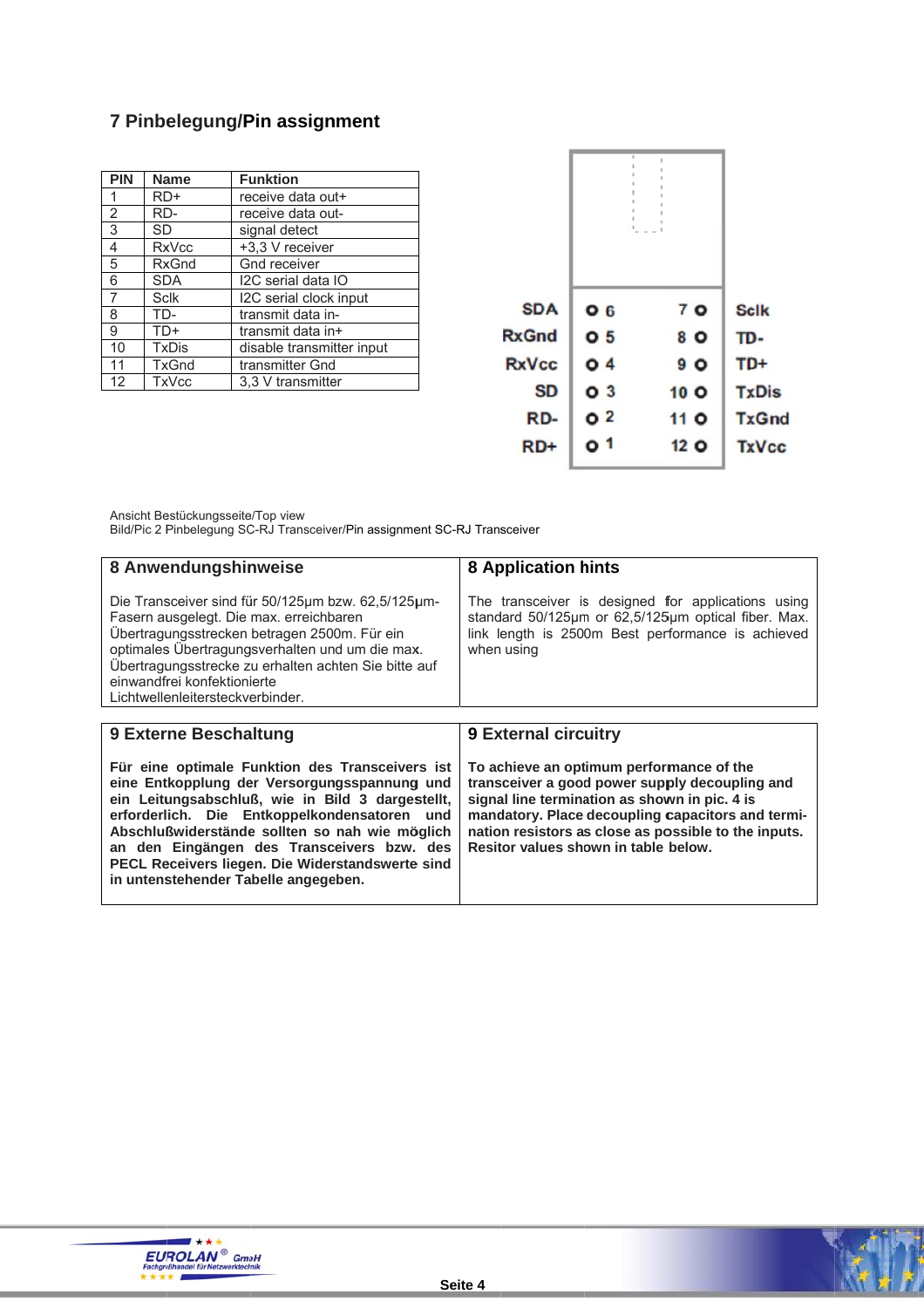



Bild/Pic 3 Parallel-Abschluß/Parallel termination

Bild/Pic 4 Blockschatbild/Block diagram

### 10 I<sub>2</sub>C Addressen (Forts.)

| Serial Address = A0 (HEX) |                   |                    |                   |  |
|---------------------------|-------------------|--------------------|-------------------|--|
| Address (HEX)             | Address (HEX)     | Address (HEX)      | Address (HEX)     |  |
| Field Size (Byte)         | Field Size (Byte) | Field Size (Byte)  | Field Size (Byte) |  |
| Name                      | Name              | Name               | Name              |  |
| Description               | Description       | <b>Description</b> | Description       |  |
| $00-5F$                   | $00-5F$           | $00-5F$            | $00 - 5F$         |  |

| Serial Address = A2 (HEX)                                              |                                                                                                                              |                                                                                                                                                                                                                      |                                                                                                                                                                                                                                                                                                                                                                                                                                                             |
|------------------------------------------------------------------------|------------------------------------------------------------------------------------------------------------------------------|----------------------------------------------------------------------------------------------------------------------------------------------------------------------------------------------------------------------|-------------------------------------------------------------------------------------------------------------------------------------------------------------------------------------------------------------------------------------------------------------------------------------------------------------------------------------------------------------------------------------------------------------------------------------------------------------|
| <b>Address (HEX)</b>                                                   | <b>Field Size (Byte)</b>                                                                                                     | <b>Name</b>                                                                                                                                                                                                          | <b>Description</b>                                                                                                                                                                                                                                                                                                                                                                                                                                          |
| $00 - 27$                                                              | 40                                                                                                                           | Alarm and Warning                                                                                                                                                                                                    | limits<br>High/Low<br>for                                                                                                                                                                                                                                                                                                                                                                                                                                   |
|                                                                        |                                                                                                                              | Threshold                                                                                                                                                                                                            | warning and alarms                                                                                                                                                                                                                                                                                                                                                                                                                                          |
| 28-37                                                                  | 16                                                                                                                           | Reserved                                                                                                                                                                                                             | Reserved - do not write;                                                                                                                                                                                                                                                                                                                                                                                                                                    |
|                                                                        |                                                                                                                              |                                                                                                                                                                                                                      | reads undefined                                                                                                                                                                                                                                                                                                                                                                                                                                             |
| 38-5B                                                                  | 36                                                                                                                           | <b>Calibration Constants</b>                                                                                                                                                                                         | Numerical constants for                                                                                                                                                                                                                                                                                                                                                                                                                                     |
|                                                                        |                                                                                                                              |                                                                                                                                                                                                                      | external calibration                                                                                                                                                                                                                                                                                                                                                                                                                                        |
| 5C-5E                                                                  | 3                                                                                                                            | Reserved                                                                                                                                                                                                             | Reserved - do not write;                                                                                                                                                                                                                                                                                                                                                                                                                                    |
|                                                                        |                                                                                                                              |                                                                                                                                                                                                                      |                                                                                                                                                                                                                                                                                                                                                                                                                                                             |
|                                                                        |                                                                                                                              |                                                                                                                                                                                                                      |                                                                                                                                                                                                                                                                                                                                                                                                                                                             |
|                                                                        |                                                                                                                              |                                                                                                                                                                                                                      |                                                                                                                                                                                                                                                                                                                                                                                                                                                             |
|                                                                        |                                                                                                                              |                                                                                                                                                                                                                      | analog                                                                                                                                                                                                                                                                                                                                                                                                                                                      |
|                                                                        |                                                                                                                              |                                                                                                                                                                                                                      |                                                                                                                                                                                                                                                                                                                                                                                                                                                             |
|                                                                        |                                                                                                                              |                                                                                                                                                                                                                      |                                                                                                                                                                                                                                                                                                                                                                                                                                                             |
|                                                                        |                                                                                                                              |                                                                                                                                                                                                                      |                                                                                                                                                                                                                                                                                                                                                                                                                                                             |
|                                                                        |                                                                                                                              |                                                                                                                                                                                                                      | Reserved - do not write;                                                                                                                                                                                                                                                                                                                                                                                                                                    |
|                                                                        |                                                                                                                              |                                                                                                                                                                                                                      |                                                                                                                                                                                                                                                                                                                                                                                                                                                             |
| $70 - 71$                                                              | $\overline{2}$                                                                                                               |                                                                                                                                                                                                                      | Alarm status bits; read                                                                                                                                                                                                                                                                                                                                                                                                                                     |
|                                                                        |                                                                                                                              |                                                                                                                                                                                                                      | only                                                                                                                                                                                                                                                                                                                                                                                                                                                        |
| 72-73                                                                  | 2                                                                                                                            | Reserved                                                                                                                                                                                                             | Reserved - do not write;                                                                                                                                                                                                                                                                                                                                                                                                                                    |
|                                                                        |                                                                                                                              |                                                                                                                                                                                                                      | reads undefined                                                                                                                                                                                                                                                                                                                                                                                                                                             |
| 74-75                                                                  | 2                                                                                                                            |                                                                                                                                                                                                                      | Warning status bits; read                                                                                                                                                                                                                                                                                                                                                                                                                                   |
|                                                                        |                                                                                                                              |                                                                                                                                                                                                                      |                                                                                                                                                                                                                                                                                                                                                                                                                                                             |
|                                                                        |                                                                                                                              |                                                                                                                                                                                                                      |                                                                                                                                                                                                                                                                                                                                                                                                                                                             |
|                                                                        |                                                                                                                              |                                                                                                                                                                                                                      |                                                                                                                                                                                                                                                                                                                                                                                                                                                             |
|                                                                        |                                                                                                                              |                                                                                                                                                                                                                      |                                                                                                                                                                                                                                                                                                                                                                                                                                                             |
|                                                                        |                                                                                                                              |                                                                                                                                                                                                                      |                                                                                                                                                                                                                                                                                                                                                                                                                                                             |
|                                                                        |                                                                                                                              |                                                                                                                                                                                                                      |                                                                                                                                                                                                                                                                                                                                                                                                                                                             |
|                                                                        |                                                                                                                              |                                                                                                                                                                                                                      |                                                                                                                                                                                                                                                                                                                                                                                                                                                             |
|                                                                        |                                                                                                                              |                                                                                                                                                                                                                      |                                                                                                                                                                                                                                                                                                                                                                                                                                                             |
|                                                                        |                                                                                                                              |                                                                                                                                                                                                                      |                                                                                                                                                                                                                                                                                                                                                                                                                                                             |
|                                                                        |                                                                                                                              |                                                                                                                                                                                                                      |                                                                                                                                                                                                                                                                                                                                                                                                                                                             |
| 60-69<br>6A-6D<br>76-77<br>$78 - 7B$<br><b>7C-7F</b><br>80-F7<br>F8-F9 | $\mathbf{1}$<br>10<br>4<br>$\mathbf{1}$<br>$\mathbf{1}$<br>$\overline{2}$<br>4<br>4<br>120<br>$\overline{2}$<br>$\mathbf{1}$ | Checksum<br>Analog Data<br>Reserved<br><b>Control/Status Bits</b><br>Reserved<br><b>Alarm Flags</b><br><b>Warning Flags</b><br>Reserved<br><b>OEMPW</b><br>Reserved<br>User Scatchpad<br>Reserved<br><b>USRPWSET</b> | reads undefined<br>GP NVRAM; R/W under<br>valid OEM password<br>time<br>Real<br>parameter data<br>Reserved - do not write;<br>reads undefined<br>Control and status bits<br>reads undefined<br>only<br>Reserved - do not write;<br>reads undefined<br>OEM password entry field<br>Reserved - do not write;<br>reads undefined<br>User writeable EEPROM<br>Reserved - do not write;<br>reads undefined<br>User passwort setting;<br>read/write using and pw; |



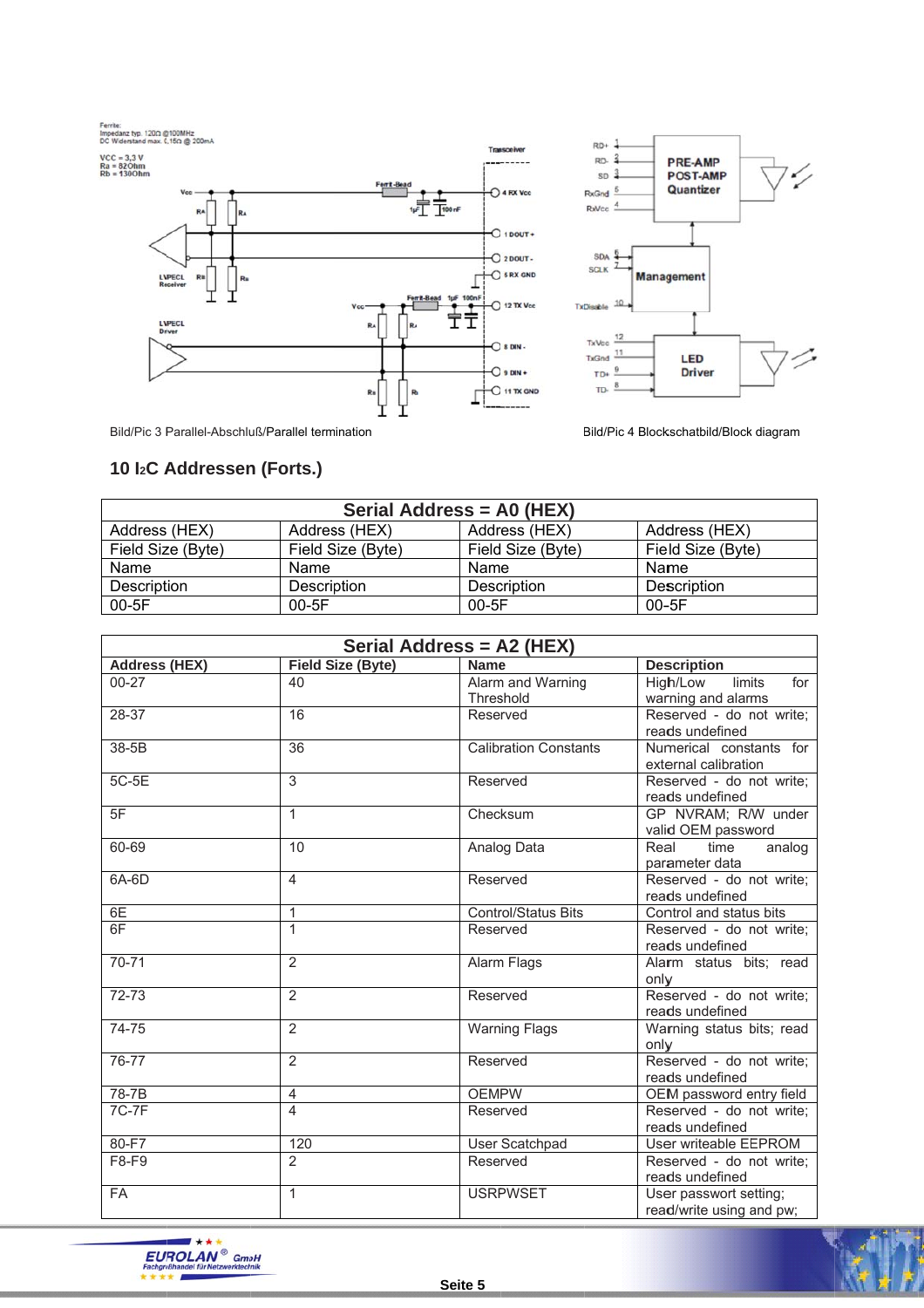|           |                  | returns zero otherwise                                          |
|-----------|------------------|-----------------------------------------------------------------|
| <b>FB</b> | <b>USRPW</b>     | field<br>Entry<br>for<br>user<br>password                       |
| FC-FD     | <b>POH</b>       | meter<br>Power-On<br>hour<br>result; read only                  |
| FE.       | Data Ready Flags | Data ready bits for each<br>parameter;<br>measured<br>read only |
| FF.       | User Control     | End-user<br>control<br>and<br>status bits                       |

| Serial Address = A4 (HEX) |                          |                |                                                            |
|---------------------------|--------------------------|----------------|------------------------------------------------------------|
| <b>Address (HEX)</b>      | <b>Field Size (Byte)</b> | <b>Name</b>    | <b>Description</b>                                         |
| 00-3F                     | 64                       | <b>APCLUTn</b> | APC look up table                                          |
| 40-7F                     | 64                       | <b>MODLUTn</b> | VMOD look up table                                         |
| 80-BF                     | 64                       | <b>IFLTUT</b>  | fault<br>Bias<br>current<br>threshold look up table        |
| C <sub>0</sub> -FF        | 64                       | <b>EOLLUTn</b> | Bias current high alarm<br>look up table                   |
| <b>Address (HEX)</b>      | <b>Field Size (Byte)</b> | <b>Name</b>    | <b>Description</b>                                         |
| 00-3F                     | 64                       | APCLUTn        | APC look up table                                          |
| 40-7F                     | 64                       | <b>MODLUTn</b> | VMOD look up table                                         |
| 80-BF                     | 64                       | <b>IFLTUT</b>  | <b>Bias</b><br>fault<br>current<br>threshold look up table |
| C <sub>0</sub> -FF        | 64                       | <b>EOLLUTn</b> | Bias current high alarm<br>look up table                   |

| Serial Address = A6 (HEX) |                          |                 |                                                         |
|---------------------------|--------------------------|-----------------|---------------------------------------------------------|
| <b>Address (HEX)</b>      | <b>Field Size (Byte)</b> | <b>Name</b>     | <b>Description</b>                                      |
| 00                        | 1                        | OEMCFG0         | Control and status bits                                 |
| $\overline{01}$           | 1                        | OEMCFG1         | Control and status bits                                 |
| 02                        | 1                        | OEMCFG2         | Control and status bits                                 |
| $\overline{03}$           | 1                        | APCSET0         | APC setpoint 0                                          |
| 04                        | $\mathbf{1}$             | APCSET1         | APC setpoint 1                                          |
| 05                        | 1                        | APCSET2         | APC setpoint 2                                          |
| 06                        | $\mathbf{1}$             | <b>MODSET</b>   | DAC setpoint                                            |
| 07                        | $\overline{1}$           | <b>IBFLT</b>    | <b>Bias</b><br>fault<br>current<br>comparator threshold |
| 08                        | 1                        | <b>TXPFLT</b>   | TX power fault threshold                                |
| 09                        | $\mathbf{1}$             | <b>LOSFLT</b>   | RX loss fault comparator<br>threshold                   |
| 0A                        | $\mathbf{1}$             | <b>FLTTMR</b>   | Fault comparator masking<br>interval timer setting      |
| $\overline{OB}$           | $\mathbf{1}$             | <b>FLTMSK</b>   | Fault source mask bits                                  |
| $OC-OF$                   | $\overline{2}$           | <b>OEMPWSET</b> | <b>OEM</b><br>area<br>access<br>password                |
| 10                        | $\mathbf{1}$             | <b>OEMCAL0</b>  | OEM calibration register 0                              |
| $\overline{11}$           | $\mathbf{1}$             | OEMCAL1         | OEM calibration register 1                              |
| 12                        | $\mathbf{1}$             | <b>LUTINDX</b>  | Look up table index read<br>back                        |
| 13                        | $\mathbf{1}$             | Reserved        | Reserved for future use                                 |
| 14                        | $\mathbf{1}$             | <b>APCDAC</b>   | Reads back current APC<br>DAC setting                   |
| 15                        | 1                        | <b>MODDAC</b>   | Reads backcurrent MOD<br>setting                        |
| 16                        | $\mathbf{1}$             | <b>OEMREAD</b>  | Reads<br>back<br><b>OEM</b><br>calibration data         |
| 17                        | 1                        | <b>LOSFLTn</b>  | LOS de-assert threshold                                 |
| $\overline{18}$           | 1                        | <b>RXPOT</b>    | RX-Pot tab selection                                    |
| 19                        | 1                        | OEMCFG4         | Start selection bits                                    |



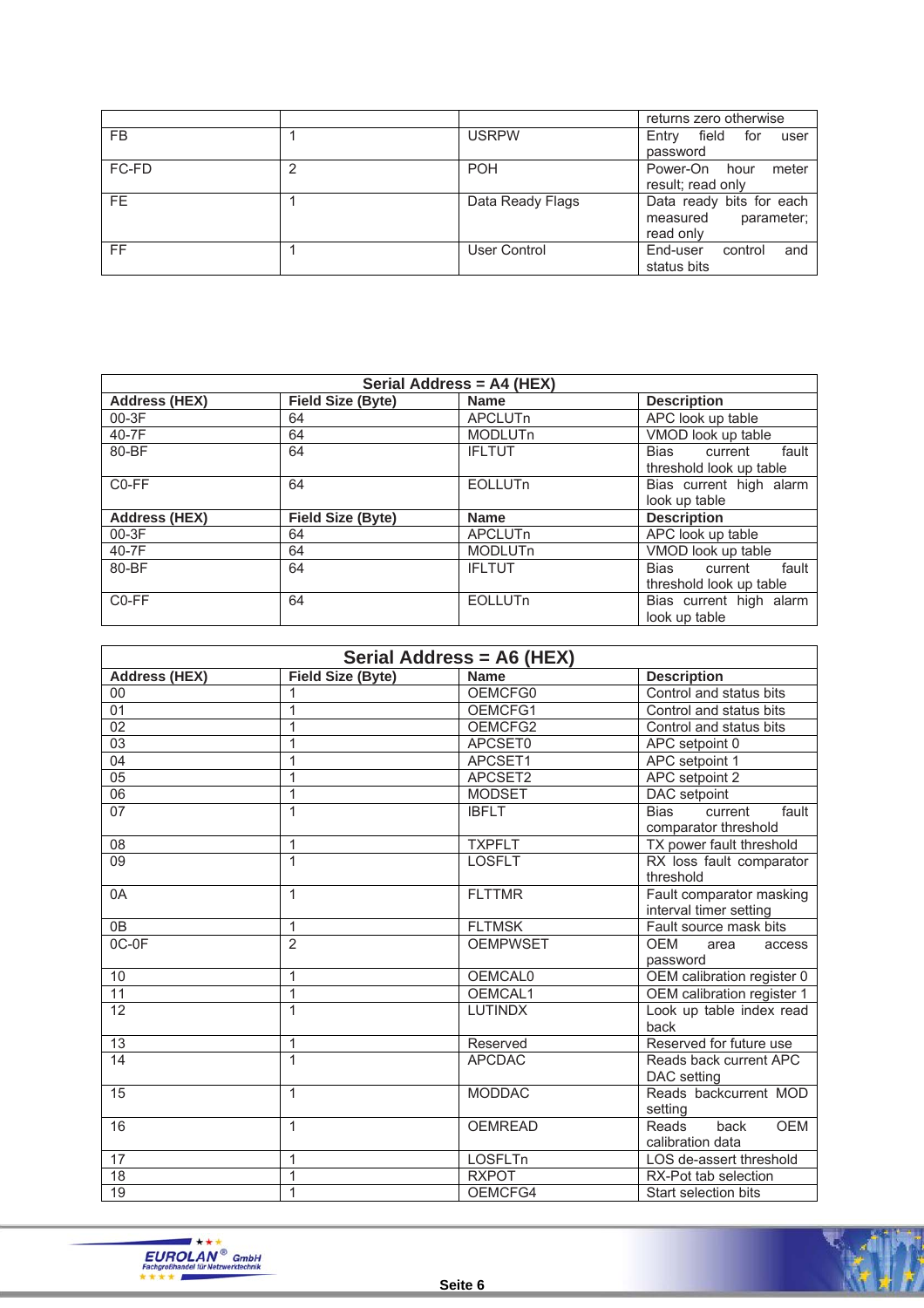| Serial Address = A6 (HEX) |                          |                |                                               |  |
|---------------------------|--------------------------|----------------|-----------------------------------------------|--|
| <b>Address (HEX)</b>      | <b>Field Size (Byte)</b> | <b>Name</b>    | <b>Description</b>                            |  |
| $1A-1F$                   | 6                        | Reserved       | Reserved for future use                       |  |
| $20 - 27$                 | 8                        | <b>POHDATA</b> | Power-On hour<br>meter<br>scratchpad          |  |
| 28-47                     | 32                       | <b>RXLUT</b>   | RX power calibration look<br>up table         |  |
| 48-49                     | $\mathcal{P}$            | Reserved       | Reserved for future use                       |  |
| 4A-57                     | 18                       | CAL            | Internal calibration slope<br>and offset data |  |
| 59-7D                     | 37                       | Reserved       | Reserved for future use                       |  |
| 7E-FD                     | 128                      | <b>SCRATCH</b> | Scratchpad area                               |  |
| FE.                       |                          | MFG ID         | 42                                            |  |
| <b>FF</b>                 |                          | DEV ID         | Device and die revison                        |  |

#### 12 I<sub>2</sub>C Interface

| I <sub>2</sub> Interface |                |       |                |  |
|--------------------------|----------------|-------|----------------|--|
| <b>Parameter</b>         | <b>Symbol</b>  | Value | Unit           |  |
| Low output voltage       | Vcl            | 0.8   | V (max.)       |  |
| High input voltage       | Vн             | 2.1   | $V$ (min.)     |  |
| Clock period             | t1             | 2.5   | $\mu$ s (min.) |  |
| Data IN setup time       | t2             | 100   | $ns$ (min.)    |  |
| Data OUT stable          | tЗ             | 300   | $ns$ (min.)    |  |
| Data low to Clk low      | t4             | 100   | $ns$ (min.)    |  |
| Data high to Clk high    | t <sub>5</sub> | 100   | $ns$ (min.)    |  |

# 13 I<sub>2</sub>C Timing



| Alle Informationen in den Datenblättern von EUROLAN  | The information furnished by EUROLAN GmbH in this   |  |  |
|------------------------------------------------------|-----------------------------------------------------|--|--|
| GmbH wurden nach besten Wissen und Gewissen          | data sheet is believed to be accurate and reliable. |  |  |
| erstellt. Sie werden regelmäßig kontrolliert und     | However, no responsibility is assumed by EUROLAN    |  |  |
| aktualisiert. Für eventuell noch vorhandene Irrtümer | GmbH for its use. EUROLAN GmbH reserves the right   |  |  |
| oder Fehler wird keine Haftung übernommen.           | to change circuitry and specifications at any time  |  |  |
| Änderungen vorbehalten.                              | without notification to the customer.               |  |  |